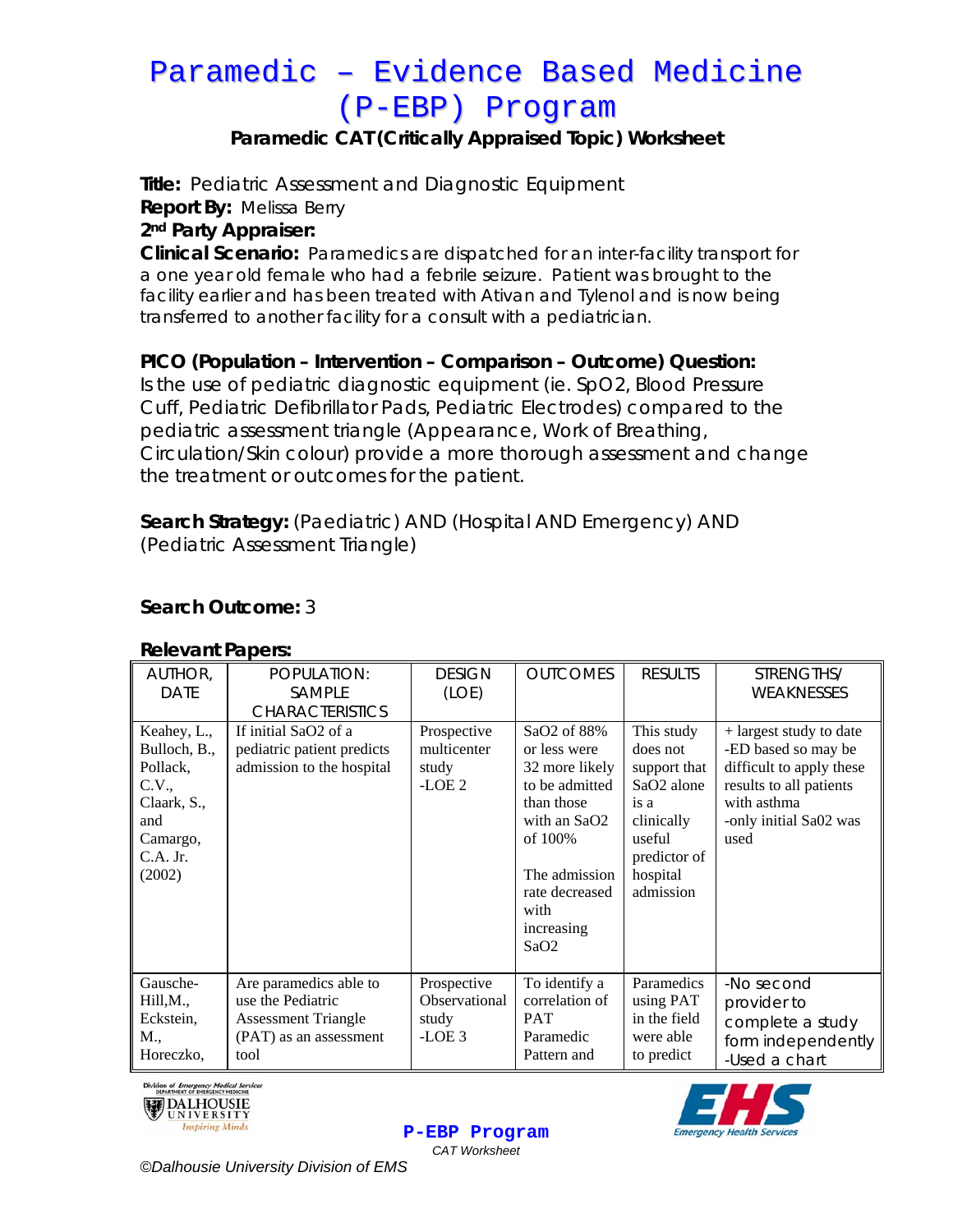## Paramedic – Evidence Based Medicine (P-EBP) Program

| T.,<br>McGrath,<br>N., Kurobe,<br>A., Ullum,<br>L., Kaji, A.,<br>Lewis, R.<br>(2014)                    |                                                                                                                                    |                                                  | PAT<br>Paramedic<br>Impression                                                                                                                                                        | the stability<br><b>or</b><br>instability<br>of a patient.<br>The use of<br>PAT in the<br>field was<br>consistent<br>with the<br>proper pre-<br>hospital<br>intervention | review<br>+Relatively large<br>sample                                                                                                                                          |
|---------------------------------------------------------------------------------------------------------|------------------------------------------------------------------------------------------------------------------------------------|--------------------------------------------------|---------------------------------------------------------------------------------------------------------------------------------------------------------------------------------------|--------------------------------------------------------------------------------------------------------------------------------------------------------------------------|--------------------------------------------------------------------------------------------------------------------------------------------------------------------------------|
| Horeczko,<br>T.,<br>Enriquez,<br>B.,<br>McGrath,<br>N.,<br>Gausche-<br>Hill, M.,<br>Lewis, R.<br>(2013) | Triage nurses performed<br>the Paramedic Assessment<br>Triangle (PAT) on all<br>patients presenting to the<br>pediatric department | Prospective<br>Observational<br>Study<br>$-LOE3$ | The structured<br>assessment of<br>the initial<br>PAT is able to<br>readily and<br>reliably<br>identify high-<br>acuity patients<br>even when it<br>comes to<br>further<br>evaluation | Children<br>that were<br>deemed<br>stable with<br>the use of<br>the PAT<br>were<br>almost 10<br>times more<br>likely to be<br>stable on<br>further<br>assessment         | -several charts<br>were excluded<br>-Lapsed time<br>between initial PAT<br>and assessment by<br>pediatrician or<br>pediatric nurse<br>practitioner<br>+Blinded chart<br>review |

**Comments:** -pediatric research is limited

Most studies were performed in-hospital

Research was fairly current

**Consider:** *Why would you NOT change practice, based on this article?*  The PICO drift became evident very early on while performing this project. Currently, there is limited pediatric equipment on our ambulance and with this limited research; it is evident that SaO2, in relation to asthmatic patients does not accurately predict future outcomes. However, the PAT seems to better predict the stability or instability of a patient.

### **Clinical Bottom Line:**

-

From these articles it is apparent that there needs to be more research done into this PICO question. However, paramedics and nurses are capable of readily and reliably using the PAT as a triage tool in order to





**P-EBP Program** *CAT Worksheet*